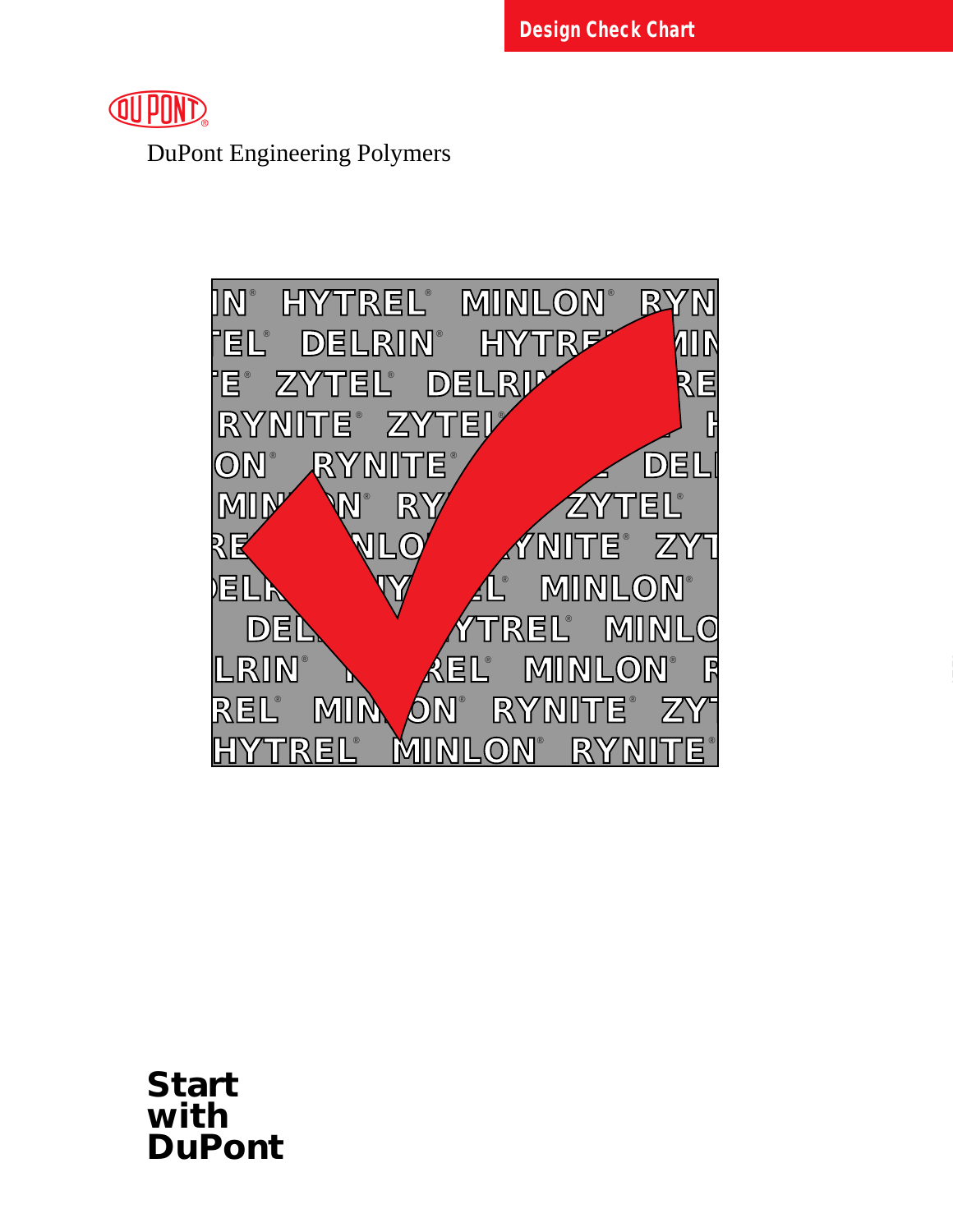# **Checklist**

#### **General**

- Performance Requirements (Structural, Aesthetic, etc.)
- Combining Multiple Parts or Functions
- Structural Load (Static, Dynamic, Cycling, Impact, etc.)
- Environment (Temperature, Time, Chemical, etc.)
- Tolerance Requirements
- Life of Product
- Quantity of Product vs. Fabrication Process
- Secondary Operation
- Packaging and Shipping

#### **Environment**

- Temperature
- Time
- Load
- Other Environments (Chemical, Water, Humidity, etc.)

#### **Engineering Design Facts**

- Type of Load
- Frequency of Load
- Stress Rate (Compression, Tensile, Flexural)
- Strain Amplitude
- Load Deformation (Tensile, Compression, Shear, etc.)
- Apparent Modulus (Includes Strain Due to Creep)
- Direction of Load
- Correlating Test Data With End Use
- Safety Factor

#### **Tests (ATIM, SAE, UL, Etc.)**

- Tension
- Compression
- Creep
- Dynamic/Fatigue/Torsion
- Impact
- Poisson's Ratio
- Electrical
- Continuous Service Temp./U.L. Temp. Index

### **Material and Process**

- Directional Flow
- Directional Layout of Reinforcements
- Regrinding
- Pre-drying
- Prototyping (Machining, Molding)

#### **Appearance**

- Style
- Shape
- Color
- Surface Finish/Weld Lines/Flow Lines/ Parting Line/Gate Location
- Decoration

#### **Economic Factors**

- Cost of Present Part
- Cost Estimate of Part in DuPont Engineering Plastics
- Faster Assembly and Elimination of Finishing **Operation**
- Redesign Part to Simplify Product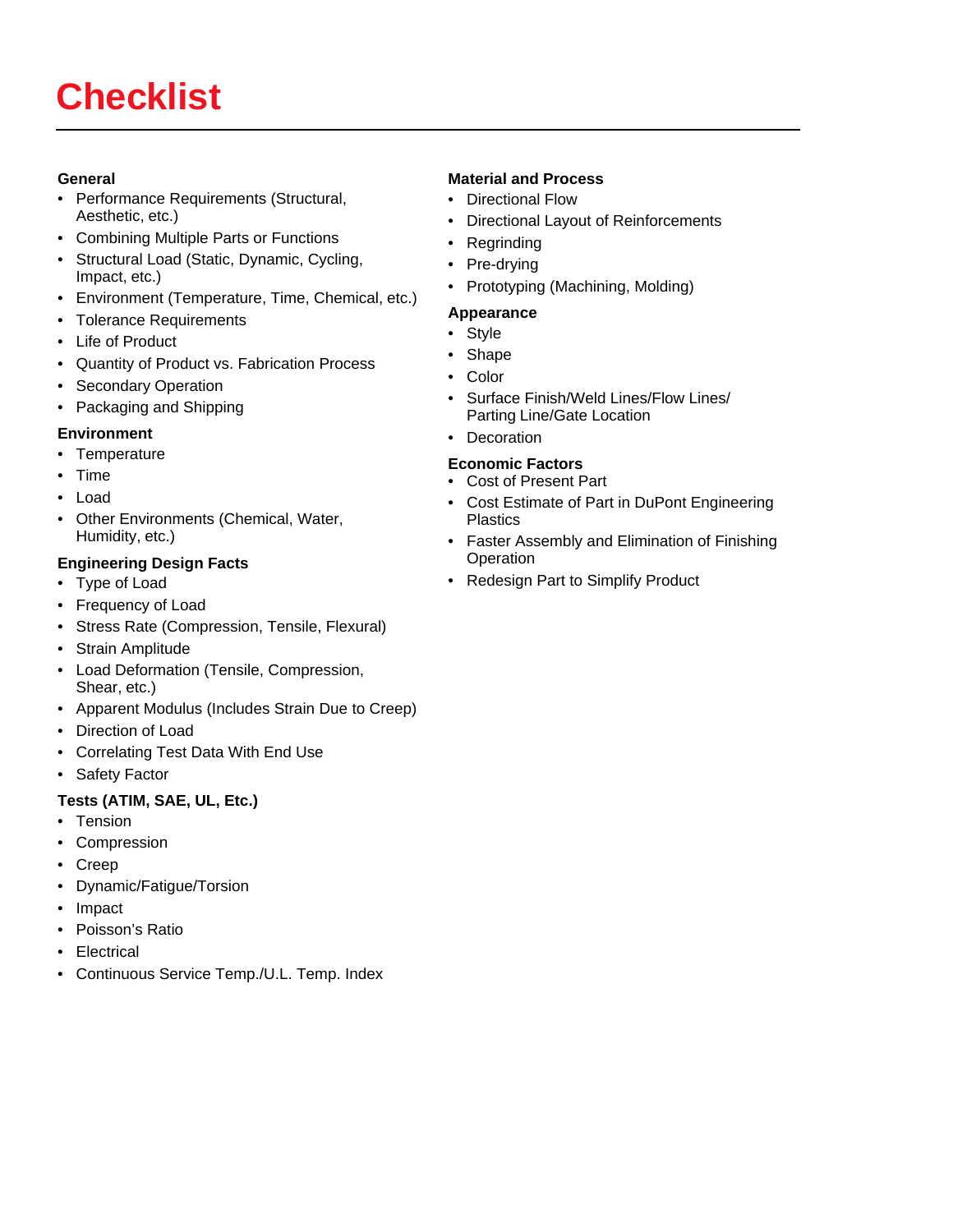# **Designing for Uniform Walls**

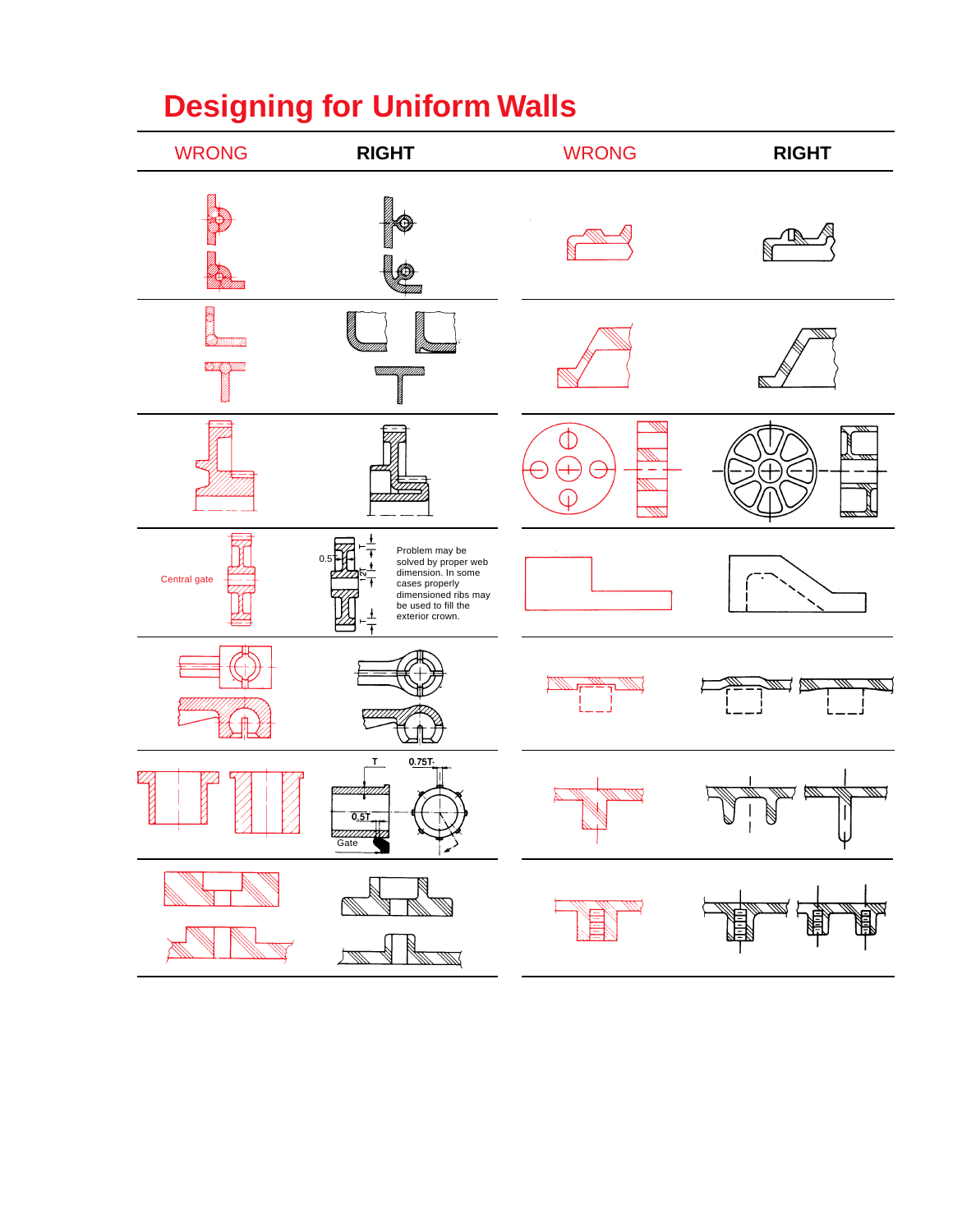# **Designing for Ribbed Walls**



# **Designing without Stress Concentration**

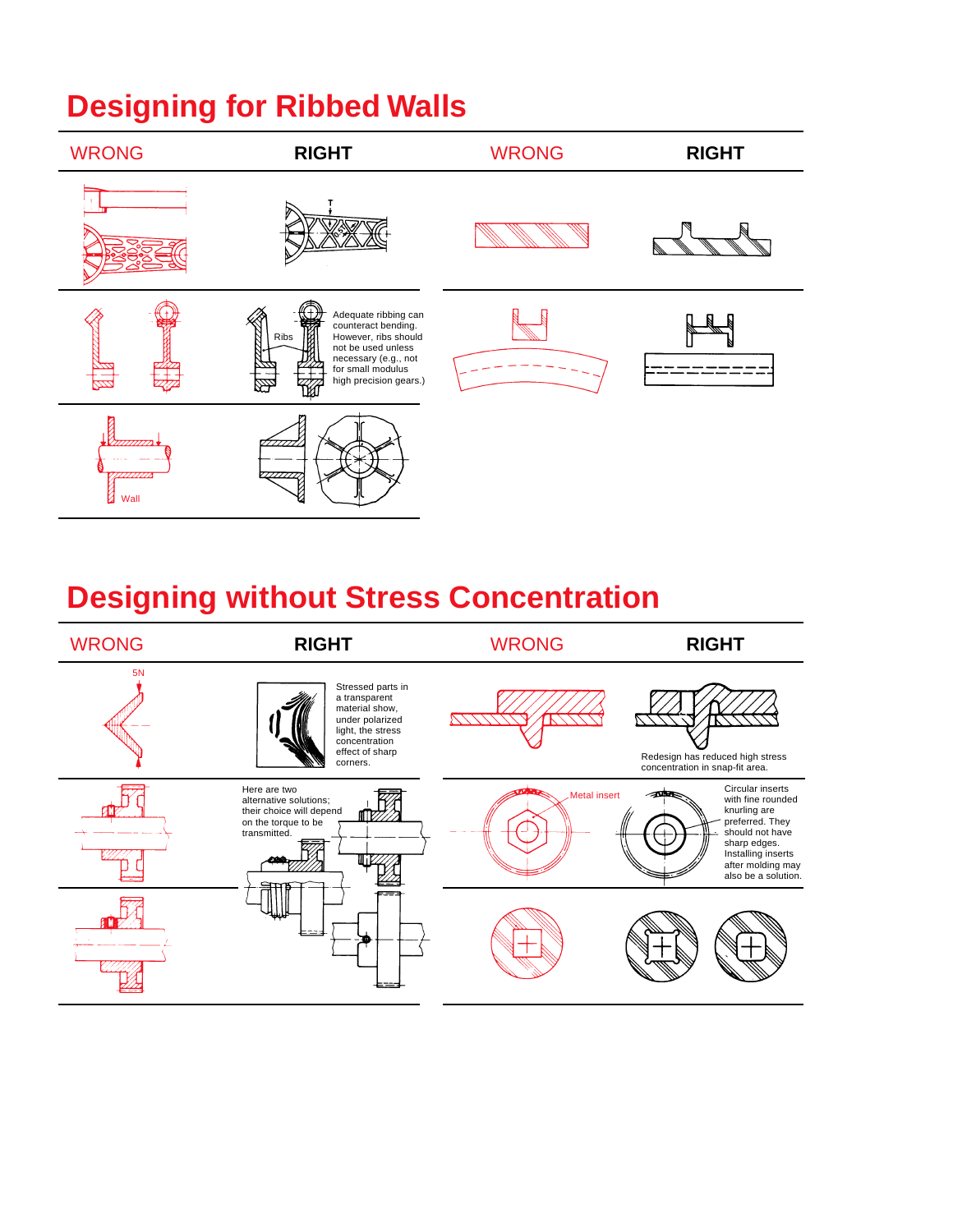### **Gate Location**



# **Designing for Assembly**



### **Designing with Clearance on Threads**